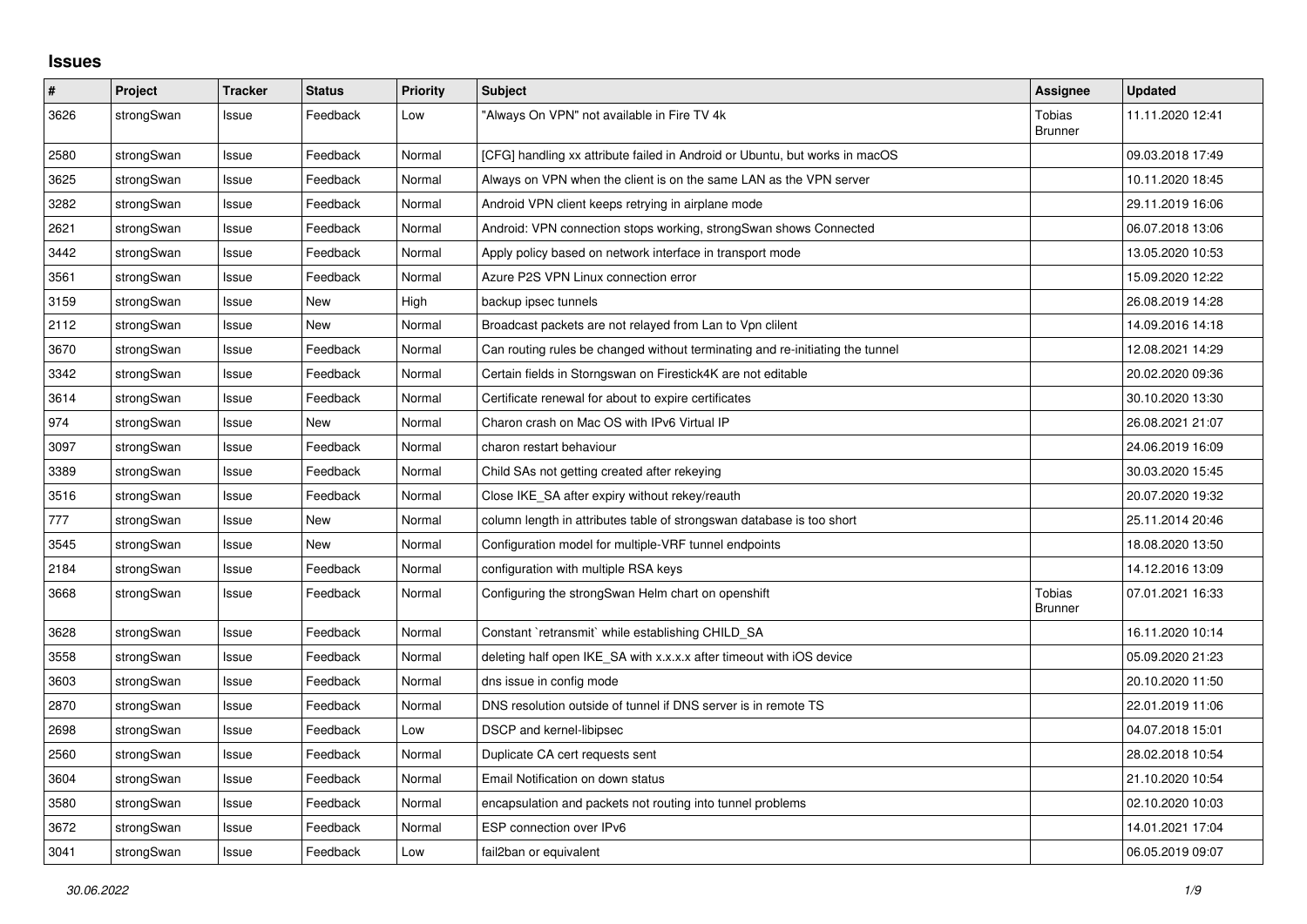| $\sharp$ | Project    | <b>Tracker</b> | <b>Status</b> | Priority | <b>Subject</b>                                                                        | <b>Assignee</b>          | <b>Updated</b>   |
|----------|------------|----------------|---------------|----------|---------------------------------------------------------------------------------------|--------------------------|------------------|
| 3669     | strongSwan | Issue          | Feedback      | Normal   | Failed connection to IKE_SA (Checkpoint Server)                                       |                          | 08.01.2021 17:58 |
| 3692     | strongSwan | Issue          | Feedback      | Normal   | Failing IPsec Phase 2 connection between Centos 7 VPS and Cisco ASA5540               |                          | 04.02.2021 16:29 |
| 3610     | strongSwan | Issue          | Feedback      | Normal   | farp plugin conflicts with DHCP service                                               |                          | 26.10.2020 18:06 |
| 3565     | strongSwan | Issue          | Feedback      | Normal   | Filtering out logs or plugin in to do so                                              |                          | 16.09.2020 11:45 |
| 3151     | strongSwan | Issue          | Feedback      | Normal   | Forecast stops forwarding multicast                                                   |                          | 26.08.2019 14:06 |
| 3304     | strongSwan | Issue          | Feedback      | Normal   | Found unsupported critical X.509 extension: X509v3 Name Constraints                   |                          | 13.01.2020 14:50 |
| 3498     | strongSwan | Issue          | Feedback      | Normal   | FreeBSD + dhcp+farp plugin                                                            |                          | 22.01.2021 10:44 |
| 3617     | strongSwan | Issue          | Feedback      | Normal   | full-offload swanctl.conf                                                             |                          | 03.11.2020 17:24 |
| 2319     | strongSwan | Issue          | Feedback      | Normal   | gives up trying to bring up connection after DNS SERVFAIL                             |                          | 08.05.2017 15:41 |
| 3685     | strongSwan | Issue          | Feedback      | Normal   | giving up after 5 retransmits                                                         |                          | 03.02.2021 16:59 |
| 2077     | strongSwan | Issue          | Feedback      | Normal   | Grace period before reassigning offline IP lease                                      |                          | 06.10.2017 10:44 |
| 2178     | strongSwan | Issue          | New           | Normal   | ha and updown                                                                         |                          | 01.12.2016 13:53 |
| 3650     | strongSwan | Issue          | Feedback      | Normal   | HA behaves very strange                                                               |                          | 04.12.2020 08:53 |
| 1289     | strongSwan | Issue          | New           | Normal   | HA plugin should sync last sent packet                                                |                          | 01.02.2016 13:59 |
| 697      | strongSwan | Issue          | New           | Normal   | HA: nodes fail to sync data because of UDP packet drops                               |                          | 09.09.2014 14:29 |
| 926      | strongSwan | Issue          | New           | Normal   | HA: resync errors when a node is joining a cluster                                    |                          | 10.04.2015 15:05 |
| 3642     | strongSwan | Issue          | Feedback      | Normal   | How to distinguish encapsulated packets from different interfaces                     |                          | 30.11.2020 09:38 |
| 2357     | strongSwan | Issue          | Feedback      | Normal   | How to initiate IPsec SA Transport Mode without IKE?                                  |                          | 18.01.2021 18:36 |
| 1383     | strongSwan | Issue          | Feedback      | Normal   | How to limit the amount of the installed Child_SAs                                    |                          | 08.04.2016 11:20 |
| 2464     | strongSwan | Issue          | New           | Normal   | How to Loadbalance strongswan IPsec via NGINX?                                        |                          | 12.11.2017 19:16 |
| 3594     | strongSwan | Issue          | Feedback      | Normal   | How to see the traffic at ESP in UDP SPIs and forwarding rule                         | Tobias<br><b>Brunner</b> | 15.10.2020 13:57 |
| 3680     | strongSwan | Issue          | Feedback      | Normal   | How to unload a paritcular certificate from strongswan.                               | Tobias<br><b>Brunner</b> | 27.01.2021 09:28 |
| 3678     | strongSwan | Issue          | Feedback      | Normal   | IKE authentication credentials are unacceptable - Ubuntu Server - Windows 10 client   |                          | 19.01.2021 18:29 |
| 3573     | strongSwan | Issue          | Feedback      | Normal   | ike2 and transit traffic                                                              |                          | 05.10.2020 10:55 |
| 1422     | strongSwan | Issue          | Feedback      | Normal   | IKEv1: IKE_SA reauth vs. CHILD_SA rekey race prevents IKE_SA reauthentication in time |                          | 20.04.2016 15:06 |
| 3683     | strongSwan | Issue          | Feedback      | Normal   | IKEV2 connection fail to rekey process                                                |                          | 28.01.2021 13:25 |
| 973      | strongSwan | Issue          | New           | Normal   | IKEv2 dpd + auto=route + tunnel downtime cause additional CHILD SAs                   |                          | 29.05.2015 17:40 |
| 817      | strongSwan | Issue          | Feedback      | Normal   | IKEv2 IPv6 Router Advertisement                                                       |                          | 27.03.2020 17:14 |
| 3403     | strongSwan | Issue          | Feedback      | Normal   | IKEv2 natd false detection                                                            |                          | 09.04.2020 14:19 |
| 3673     | strongSwan | Issue          | Feedback      | Normal   | IKEv2/IPSec MSCHAPv2 fails on Android 11 (API 30).                                    | Tobias<br><b>Brunner</b> | 17.01.2021 07:25 |
| 2682     | strongSwan | Issue          | New           | Normal   | IMV/IMC (re)Attestation                                                               |                          | 07.06.2018 21:25 |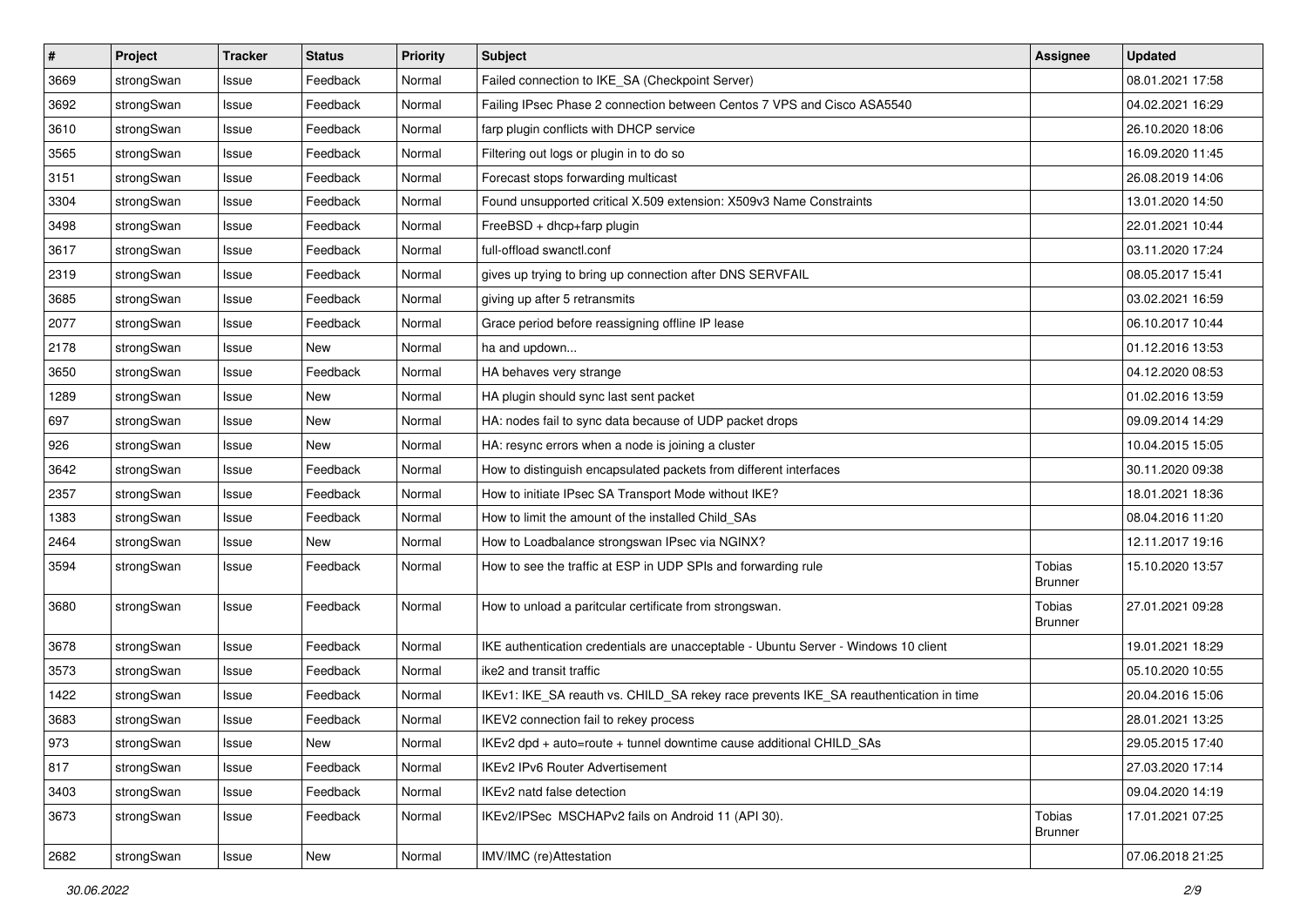| $\sharp$ | Project    | <b>Tracker</b> | <b>Status</b> | <b>Priority</b> | <b>Subject</b>                                                                                                                      | <b>Assignee</b>          | <b>Updated</b>   |
|----------|------------|----------------|---------------|-----------------|-------------------------------------------------------------------------------------------------------------------------------------|--------------------------|------------------|
| 3652     | strongSwan | Issue          | Feedback      | Normal          | In strongswan ipsec.conf, how to set the "ike" parameters so that it can support all hash Algorithm<br>and DH group server support? |                          | 08.12.2020 12:35 |
| 3377     | strongSwan | Issue          | Feedback      | Normal          | Interface ID not configured during HA synchronization                                                                               |                          | 18.03.2020 10:15 |
| 3552     | strongSwan | Issue          | Feedback      | Normal          | Internet disconnects after once VPN is established                                                                                  |                          | 30.08.2020 05:35 |
| 2394     | strongSwan | Issue          | Feedback      | Normal          | IP is not assigned after re-authentication                                                                                          |                          | 04.08.2017 19:03 |
| 3597     | strongSwan | Issue          | Feedback      | Normal          | IPSec Client on CentOS 8 - Can't connect using ShrewSoft VPN config file                                                            |                          | 21.10.2020 16:38 |
| 3578     | strongSwan | Issue          | Feedback      | Normal          | ipsec connection to FortiClient VPN                                                                                                 |                          | 28.09.2020 15:08 |
| 3629     | strongSwan | Issue          | Feedback      | Normal          | IPSec enc only on specific dport/proto                                                                                              |                          | 16.11.2020 10:04 |
| 3291     | strongSwan | Issue          | Feedback      | Normal          | IPSec IKEv2 Client to VPN service 2                                                                                                 | Tobias<br><b>Brunner</b> | 16.08.2020 12:58 |
| 702      | strongSwan | Issue          | New           | Normal          | ipsec route mode, Strongswan as responder may result collsion in INIT exchange. and ike                                             |                          | 12.09.2014 16:34 |
| 3537     | strongSwan | Issue          | Feedback      | Normal          | IPv6 Packets are not transferred from server to client through IPSec using RPC protocol                                             |                          | 01.09.2020 12:50 |
| 2400     | strongSwan | Issue          | Feedback      | Normal          | Is DPD supposed to detect dead tunnel, or dead IKE instance                                                                         |                          | 11.01.2019 22:53 |
| 3647     | strongSwan | Issue          | Feedback      | Normal          | Is it possible to receive INTERNAL_IP4_SUBNET attributes in updown scripts                                                          |                          | 02.12.2020 17:06 |
| 3682     | strongSwan | Issue          | Feedback      | Normal          | Is there a way to mark special case traffic bypass the traffic selectors?                                                           |                          | 03.02.2021 16:44 |
| 3499     | strongSwan | Issue          | Feedback      | Normal          | ISAKMP Signature hash algorithm / EAP-TLS Authentification                                                                          |                          | 30.06.2020 10:40 |
| 3620     | strongSwan | Issue          | Feedback      | Normal          | L2TP/IPSEC ipsec.conf setting                                                                                                       | Tobias<br><b>Brunner</b> | 12.11.2020 10:14 |
| 357      | strongSwan | Issue          | <b>New</b>    | Normal          | Lifetime in case of IKEv1                                                                                                           |                          | 18.05.2015 10:40 |
| 541      | strongSwan | Issue          | New           | Normal          | List of servers in client config (Failover)                                                                                         |                          | 13.08.2014 15:10 |
| 3613     | strongSwan | Issue          | Feedback      | Low             | Load-test jobs scheduled after tunnels are terminated                                                                               |                          | 28.10.2020 12:06 |
| 3254     | strongSwan | Issue          | Feedback      | Normal          | Log level in android level                                                                                                          |                          | 08.11.2019 08:36 |
| 2701     | strongSwan | Issue          | New           | Normal          | Low bandwidth when Iperfing data thorugh IPSEC tunnel                                                                               |                          | 07.07.2020 13:38 |
| 522      | strongSwan | Issue          | New           | Normal          | Mac OS X native application won't update network interface for DNS lookups                                                          |                          | 08.07.2014 10:23 |
| 3392     | strongSwan | Issue          | Feedback      | Normal          | mark=%unique and no Internet-connection with VPN                                                                                    |                          | 31.07.2020 15:26 |
| 725      | strongSwan | Issue          | <b>New</b>    | High            | Mediation connection get stuck if peer is not online                                                                                |                          | 03.10.2014 12:02 |
| 359      | strongSwan | Issue          | Feedback      | Normal          | <b>Mediation Server Connection</b>                                                                                                  | Tobias<br><b>Brunner</b> | 16.07.2013 16:25 |
| 1157     | strongSwan | Issue          | Feedback      | Normal          | Message ID overflow RFC 5996 2.2                                                                                                    |                          | 12.10.2015 13:52 |
| 1456     | strongSwan | Issue          | Feedback      | Normal          | Missing Tunnel-Client-Endpoint & Tunnel-Server-Endpoint AVP in RADIUS Accounting Start/Stop<br>messages                             |                          | 11.05.2016 11:54 |
| 923      | strongSwan | Issue          | New           | Normal          | MOBIKE not working on HA cluster                                                                                                    |                          | 09.04.2015 09:46 |
| 552      | strongSwan | Issue          | Feedback      | Normal          | move pki tool to ipsecdir                                                                                                           | Tobias<br><b>Brunner</b> | 14.04.2014 13:52 |
| 3663     | strongSwan | Issue          | Feedback      | Normal          | Multiple ways to end up with duplicate / redundant child SA entries                                                                 |                          | 06.01.2021 16:15 |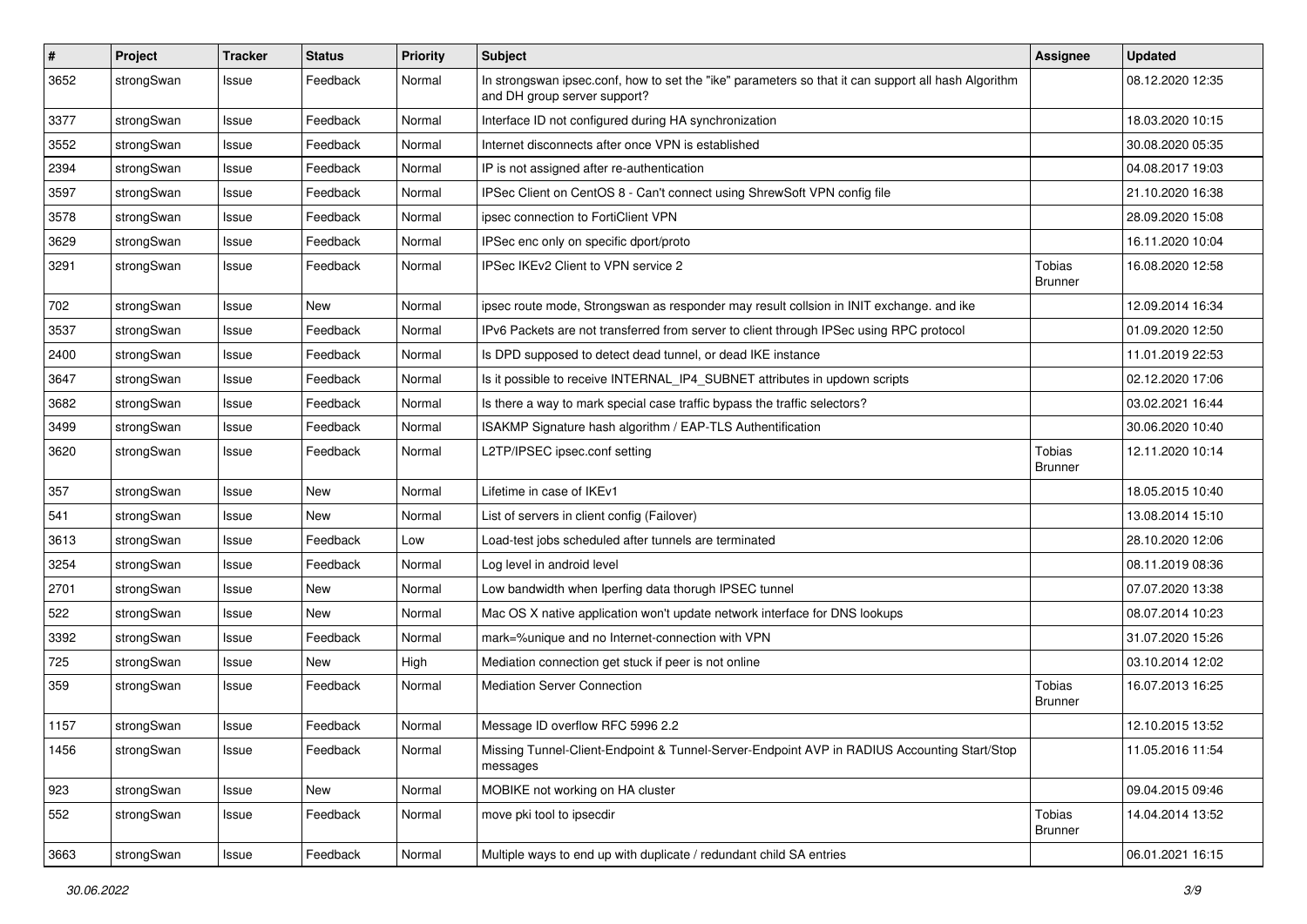| $\pmb{\#}$ | Project    | <b>Tracker</b> | <b>Status</b> | <b>Priority</b> | <b>Subject</b>                                                                                                                                          | <b>Assignee</b>                 | <b>Updated</b>   |
|------------|------------|----------------|---------------|-----------------|---------------------------------------------------------------------------------------------------------------------------------------------------------|---------------------------------|------------------|
| 482        | strongSwan | Issue          | Feedback      | Normal          | NAT-NAT connection                                                                                                                                      | Tobias<br><b>Brunner</b>        | 09.10.2014 12:37 |
| 730        | strongSwan | Issue          | New           | Normal          | NAT-NAT fallback                                                                                                                                        |                                 | 09.10.2014 12:40 |
| 3593       | strongSwan | Issue          | Feedback      | Normal          | Need variable tracking make_before_break state into updown scripts                                                                                      |                                 | 13.10.2020 09:59 |
| 542        | strongSwan | Issue          | Feedback      | Normal          | Nesting tunnels                                                                                                                                         | Andreas<br>Steffen              | 07.03.2014 09:22 |
| 3596       | strongSwan | Issue          | Feedback      | Normal          | no issuer certificate found for                                                                                                                         |                                 | 21.10.2020 03:27 |
| 2260       | strongSwan | Issue          | New           | Normal          | Number of CHILD SA for a single connection grows over time                                                                                              |                                 | 28.02.2017 13:46 |
| 3566       | strongSwan | Issue          | Feedback      | Normal          | Number of simultaneous connections limited to 1000 in a cluster                                                                                         |                                 | 18.09.2020 09:46 |
| 2816       | strongSwan | Issue          | Feedback      | Normal          | order of DNS entries is reversed in /etc/resolv.conf                                                                                                    |                                 | 06.11.2018 10:41 |
| 3564       | strongSwan | Issue          | Feedback      | Normal          | Out of order packets are generated if strong swan is running on multiple cores                                                                          |                                 | 16.09.2020 10:01 |
| 2671       | strongSwan | Issue          | New           | Normal          | Passing user-supplied cerificate file names to charon-nm is problematic                                                                                 |                                 | 23.05.2018 21:27 |
| 2678       | strongSwan | Issue          | Feedback      | Normal          | Phase 1 issue                                                                                                                                           |                                 | 07.06.2018 20:06 |
| 2493       | strongSwan | Issue          | Feedback      | Normal          | Pkcs11 Plugin Returns w/Bogus Return Code                                                                                                               | Jordan Hrycaj                   | 12.12.2017 15:58 |
| 619        | strongSwan | Issue          | New           | Normal          | pki --issue should have an --out option                                                                                                                 |                                 | 15.06.2014 00:26 |
| 2432       | strongSwan | Issue          | New           | Normal          | PLUTO ME can be different for up-client and down-client                                                                                                 |                                 | 21.09.2017 11:57 |
| 3609       | strongSwan | Issue          | Feedback      | Normal          | Potential DNS server IP address conflicts                                                                                                               |                                 | 26.10.2020 11:12 |
| 3307       | strongSwan | Issue          | Feedback      | Normal          | Probable non compliance with RFC 7296 wrt traffic selector narrowing?                                                                                   |                                 | 14.01.2020 16:19 |
| 3640       | strongSwan | Issue          | Feedback      | Normal          | Problem surfing via VPN form Android APK on a sepcific Mobile Operator                                                                                  |                                 | 26.11.2020 11:43 |
| 1338       | strongSwan | Issue          | Feedback      | Normal          | problem with changing esp algorithm in strongswan                                                                                                       |                                 | 10.03.2016 18:23 |
| 2494       | strongSwan | Issue          | Feedback      | Normal          | Problems With 64bit Slot IDs With Pkcs11 Plugin                                                                                                         | Jordan Hrycaj                   | 12.12.2017 16:03 |
| 2966       | strongSwan | Issue          | Feedback      | Normal          | Problems with large amount of subnets in leftsubnet configuration                                                                                       |                                 | 02.04.2019 10:35 |
| 2203       | strongSwan | Issue          | Feedback      | Normal          | Protecting symetric traffic using high availability in gateway to gateway setup (both active)                                                           |                                 | 15.02.2017 14:20 |
| 3560       | strongSwan | Issue          | Feedback      | Normal          | PSK tunnel working - Cert fails with fragmention errors                                                                                                 | <b>Tobias</b><br><b>Brunner</b> | 11.09.2020 14:15 |
| 2618       | strongSwan | Issue          | Feedback      | Normal          | Query regarding assignment of Tunnel IP                                                                                                                 |                                 | 09.04.2018 10:57 |
| 2835       | strongSwan | Issue          | Feedback      | Normal          | Rekeyed SA can't be deleted in standby node                                                                                                             |                                 | 19.12.2018 02:52 |
| 2110       | strongSwan | Issue          | Feedback      | Normal          | Remote Identity (IDr) in IKE AUTH Response is sent as hex-encoded binary value instead of text<br>when setting leftid to type KEY_ID (leftid=@#xxxxxxx) |                                 | 13.09.2016 21:42 |
| 2964       | strongSwan | Issue          | Feedback      | Normal          | Route to IKE Gateway Fails to Update Under Particular Configuration                                                                                     |                                 | 13.03.2019 10:38 |
| 3496       | strongSwan | Issue          | Feedback      | Normal          | Route-based VPN - transport mode                                                                                                                        |                                 | 11.02.2021 09:55 |
| 3524       | strongSwan | Issue          | New           | Urgent          | Routing public IP addresses thru the VPN tunnel (Peer is Cisco ISR)                                                                                     |                                 | 24.07.2020 03:15 |
| 3490       | strongSwan | Issue          | Feedback      | Normal          | Selecting incorrect auth mode for IKEv1                                                                                                                 |                                 | 21.07.2020 21:26 |
| 3584       | strongSwan | Issue          | Feedback      | Normal          | Separate ipsec.conf file per conn and separate ipsec.secrets file per conn                                                                              | Tobias<br><b>Brunner</b>        | 30.09.2020 17:06 |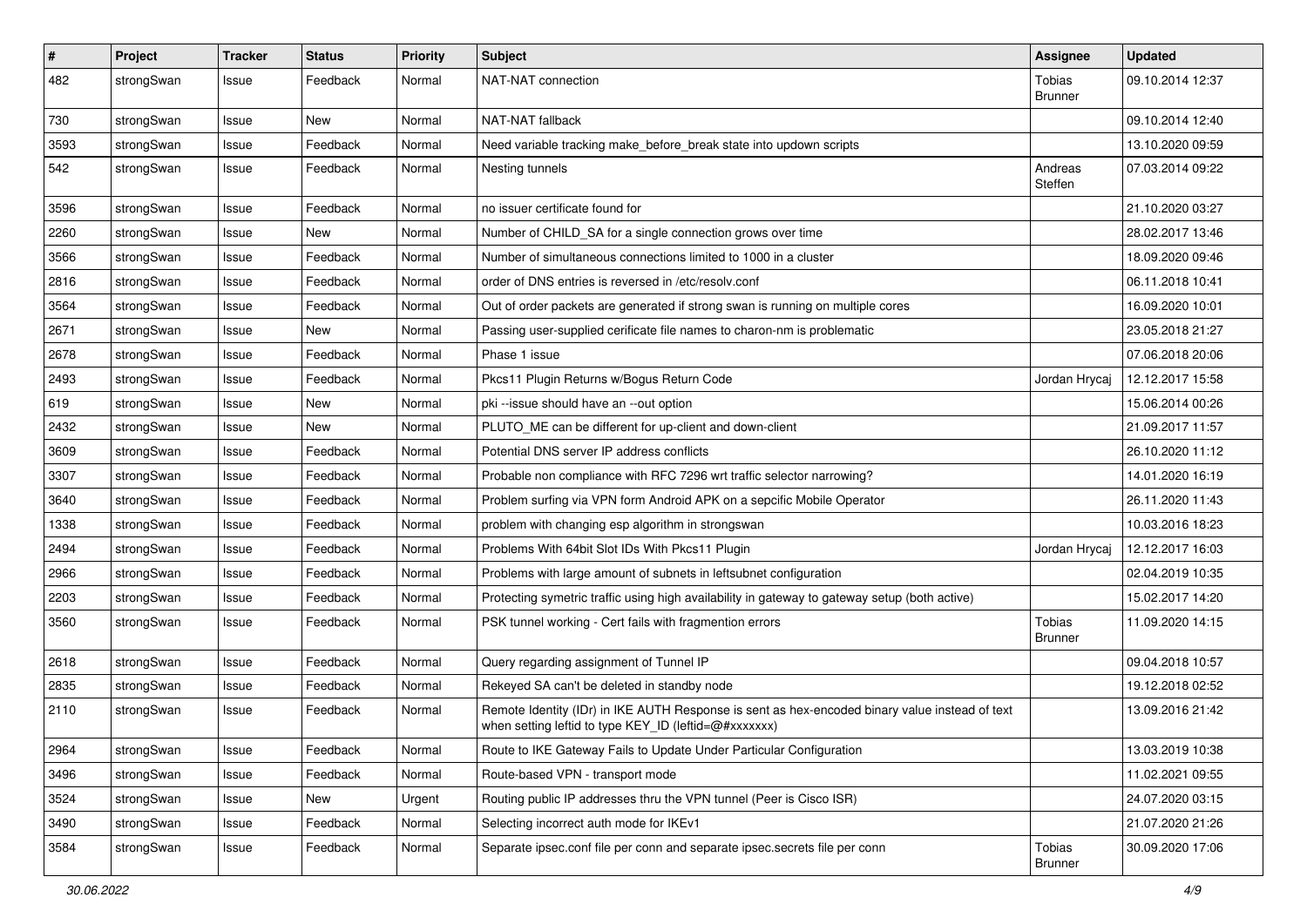| $\sharp$ | Project    | <b>Tracker</b> | <b>Status</b> | <b>Priority</b> | <b>Subject</b>                                                                                              | <b>Assignee</b>          | <b>Updated</b>   |
|----------|------------|----------------|---------------|-----------------|-------------------------------------------------------------------------------------------------------------|--------------------------|------------------|
| 2750     | strongSwan | Issue          | Feedback      | Normal          | setting WFP SA SPI failed: 0x80320035                                                                       |                          | 27.05.2019 11:59 |
| 3154     | strongSwan | Issue          | Feedback      | Normal          | signature validation failed only with sha2                                                                  |                          | 20.08.2019 11:51 |
| 3686     | strongSwan | Issue          | Feedback      | Normal          | Site to clients IPsec and private IP                                                                        |                          | 04.02.2021 11:11 |
| 3607     | strongSwan | Issue          | Feedback      | Normal          | statusall option reports transport established two or three times per IP at start-up                        |                          | 27.10.2020 16:48 |
| 3298     | strongSwan | Issue          | <b>New</b>    | Normal          | strategies to improve strongswan performance per single SA                                                  |                          | 23.12.2019 14:05 |
| 3643     | strongSwan | Issue          | Feedback      | Normal          | Strongswan and FRR NHRP                                                                                     |                          | 01.12.2020 10:55 |
| 2691     | strongSwan | Issue          | New           | Normal          | Strongswan and KSOFTIRQ cpu utilization                                                                     |                          | 26.06.2018 14:34 |
| 462      | strongSwan | Issue          | Feedback      | Normal          | strongswan android app can not use on android 4.4 OS                                                        | Tobias<br><b>Brunner</b> | 06.01.2014 13:07 |
| 3577     | strongSwan | Issue          | Feedback      | Normal          | StrongSwan Connection adding and deleting over network.                                                     |                          | 28.09.2020 15:13 |
| 3687     | strongSwan | Issue          | Feedback      | Normal          | Strongswan ipsec do not forward package to host                                                             |                          | 02.02.2021 14:40 |
| 3576     | strongSwan | Issue          | Feedback      | Normal          | strongswan on openwrt virtual ip inside ipsec tunnel                                                        |                          | 25.09.2020 17:01 |
| 2726     | strongSwan | Issue          | Feedback      | Normal          | Strongswan selects wrong source IP                                                                          |                          | 23.08.2018 13:38 |
| 3122     | strongSwan | Issue          | Feedback      | Normal          | Strongswan software iterupts                                                                                |                          | 18.07.2019 02:27 |
| 1165     | strongSwan | Issue          | New           | Normal          | StrongSwan Virtual Ip problem                                                                               | Martin Willi             | 19.10.2015 23:59 |
| 2160     | strongSwan | Issue          | Feedback      | Normal          | support for opportunistic encryption                                                                        |                          | 06.05.2020 10:32 |
| 3500     | strongSwan | Issue          | Feedback      | Normal          | swanctl --list-cert not listing all certs                                                                   |                          | 29.06.2020 15:25 |
| 3598     | strongSwan | Issue          | Feedback      | Normal          | swanctl on Windows: Support aborting execution                                                              |                          | 19.10.2020 15:01 |
| 3630     | strongSwan | Issue          | Feedback      | Normal          | The certificate is loaded but not used.                                                                     |                          | 18.11.2020 10:29 |
| 3654     | strongSwan | Issue          | Feedback      | Normal          | The L2tp/ipsec tunnel interface will not be delete when the connect abnormal interrupt.                     |                          | 08.12.2020 12:24 |
| 1276     | strongSwan | Issue          | Feedback      | Normal          | Threading: ext-auth hook blocks any other connection attempt                                                |                          | 27.01.2016 12:28 |
| 404      | strongSwan | Issue          | Feedback      | Normal          | TNC: Update HowTos and implement some compilation flag checking                                             | Andreas<br>Steffen       | 10.09.2013 13:58 |
| 3636     | strongSwan | Issue          | Feedback      | Normal          | Tor behind VPN                                                                                              | Tobias<br><b>Brunner</b> | 23.11.2020 14:09 |
| 3268     | strongSwan | Issue          | Feedback      | Normal          | Traffic disruption -- policy-based VPN to AWS VPN service                                                   |                          | 15.11.2019 16:53 |
| 2446     | strongSwan | Issue          | Feedback      | Normal          | Traffic loss during IKE reauth despite make-before-break enabled                                            |                          | 27.11.2017 17:12 |
| 2958     | strongSwan | Issue          | Feedback      | Normal          | Trap policies with unspecified remote IP covering multiple specific ports constantly produce new<br>IKE_SAs |                          | 11.03.2019 15:03 |
| 3575     | strongSwan | Issue          | Feedback      | Normal          | Tunnel of IPv6 Over IPv4 not accespting Jumbo Packets                                                       |                          | 23.09.2020 16:44 |
| 3592     | strongSwan | Issue          | Feedback      | Normal          | Tunnel reported as established but log show "found encrypted payload, but no transform set"                 |                          | 20.10.2020 10:37 |
| 352      | strongSwan | Issue          | Feedback      | Normal          | unable to allocate SPIs from kernel when running 32 bit binaries on 64 bit Linux                            |                          | 17.04.2018 14:59 |
| 3611     | strongSwan | Issue          | Feedback      | Normal          | Unable to Send Traffic Using NAT on EC2 Instance                                                            |                          | 27.10.2020 16:35 |
| 3662     | strongSwan | Issue          | Feedback      | Normal          | unamed session                                                                                              |                          | 04.01.2021 11:32 |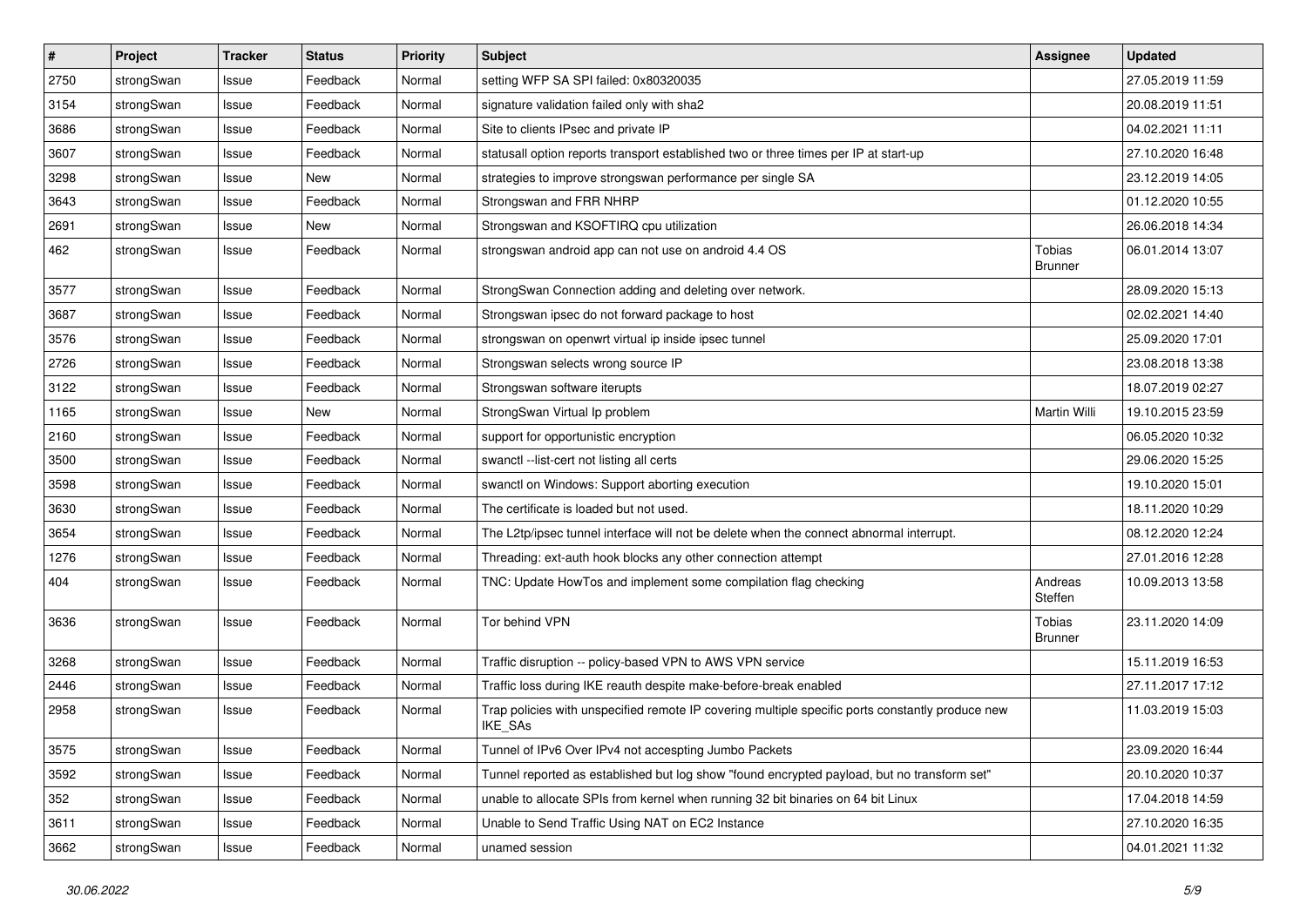| $\pmb{\#}$ | Project    | <b>Tracker</b> | <b>Status</b> | <b>Priority</b> | <b>Subject</b>                                                                                               | <b>Assignee</b>                 | <b>Updated</b>   |
|------------|------------|----------------|---------------|-----------------|--------------------------------------------------------------------------------------------------------------|---------------------------------|------------------|
| 3366       | strongSwan | Issue          | Feedback      | Normal          | Uninstall "any" trap policy if start_action=trap with virtual IPs is used                                    |                                 | 13.03.2020 14:57 |
| 3326       | strongSwan | Issue          | New           | Normal          | update custom routing table (table 220 by default) with new routes if new networks and routes<br>appear      |                                 | 10.02.2020 12:01 |
| 2459       | strongSwan | Issue          | New           | High            | updown script deleted firewall rules at down-client in make-before-break responder side                      |                                 | 05.11.2017 19:13 |
| 3534       | strongSwan | Issue          | New           | Urgent          | use of strongswan, ipvlan L2 and kernel ipsec                                                                |                                 | 04.08.2020 20:59 |
| 3618       | strongSwan | Issue          | Feedback      | Normal          | Use side-band to configure strongswan's                                                                      |                                 | 09.11.2020 10:38 |
| 3606       | strongSwan | Issue          | Feedback      | Normal          | Using ipsec tunnel from "foreign" subnet                                                                     | Noel Kuntze                     | 26.10.2020 12:23 |
| 1334       | strongSwan | Issue          | Feedback      | Normal          | Version 5.3.5, duplicated tunnel aftr IKE_SA rekeyed                                                         |                                 | 10.03.2016 11:06 |
| 3568       | strongSwan | Issue          | Feedback      | Normal          | vpn connection is unstable                                                                                   |                                 | 23.09.2020 16:28 |
| 2411       | strongSwan | Issue          | Feedback      | Normal          | VPN server name resolution is done via overlay DNS server upon IKE disconnect                                |                                 | 22.08.2017 10:42 |
| 3588       | strongSwan | Issue          | Feedback      | Normal          | VPN setup over 4G                                                                                            |                                 | 08.10.2020 14:13 |
| 3536       | strongSwan | Issue          | Feedback      | Normal          | When Create multiple tunnels restart ipsec service will establish fail.                                      |                                 | 03.09.2020 13:58 |
| 3665       | strongSwan | Issue          | Feedback      | Normal          | When there is data flow, the VPN tunnel will not automatically connect                                       | Tobias<br><b>Brunner</b>        | 05.01.2021 16:26 |
| 3400       | strongSwan | Issue          | Feedback      | Normal          | Windows 10 IKEv2 rekeying fails                                                                              |                                 | 16.04.2020 17:08 |
| 3072       | strongSwan | Issue          | Feedback      | Normal          | Windows 10: setting WFP SA SPI fails with error 0x80320014                                                   |                                 | 29.05.2019 14:34 |
| 3671       | strongSwan | Issue          | Feedback      | Normal          | Windows client failed with 13843 against Strongswan via SQL backend                                          |                                 | 13.01.2021 14:43 |
| 628        | strongSwan | Issue          | <b>New</b>    | Normal          | Windows Phone 8.1 - Certificate Pattern Matching                                                             |                                 | 30.06.2014 14:06 |
| 3616       | strongSwan | Issue          | Feedback      | Normal          | With Strongswan 5.7.2, unique=never not allowing multiple clients to establish tunnels with same<br>identity |                                 | 05.11.2020 12:32 |
| 1271       | strongSwan | Issue          | <b>New</b>    | Normal          | X.509 UTF-8 support                                                                                          |                                 | 17.01.2016 14:39 |
| 3441       | strongSwan | Feature        | New           | Normal          | [Android] Lock modification of VPN configurations on work devices                                            |                                 | 11.05.2020 10:00 |
| 1081       | strongSwan | Feature        | New           | Normal          | Active/standby VPN Gateway Failover                                                                          |                                 | 21.08.2015 22:01 |
| 420        | strongSwan | Feature        | Feedback      | Normal          | Add more of the verbs that were supported by pluto to the updown plugin                                      | <b>Tobias</b><br><b>Brunner</b> | 11.10.2013 07:56 |
| 1207       | strongSwan | Feature        | <b>New</b>    | Normal          | Add more than 2 hosts support to HA plugin and make it configurable                                          |                                 | 08.12.2015 05:05 |
| 368        | strongSwan | Feature        | New           | Low             | Add support for UNITY_DEF_DOMAIN mode config and pass domain to resolvconf                                   |                                 | 27.07.2013 01:25 |
| 1482       | strongSwan | Feature        | Feedback      | Normal          | Allow changing init_limit_half_open etc. at runtime by reloading strongswan.conf                             |                                 | 26.05.2016 14:49 |
| 3422       | strongSwan | Feature        | Feedback      | Normal          | Allow multiple local id to be specified in a single connection?                                              |                                 | 23.04.2020 13:19 |
| 1265       | strongSwan | Feature        | New           | Normal          | An option to disable NAT-T                                                                                   |                                 | 23.06.2021 19:41 |
| 3398       | strongSwan | Feature        | New           | Normal          | Android client - allow configuring eap_id with EAP-TLS                                                       |                                 | 06.04.2020 23:19 |
| 3135       | strongSwan | Feature        | Feedback      | Normal          | Android client - settings for connection re-try                                                              |                                 | 12.08.2019 16:32 |
| 2409       | strongSwan | Feature        | Feedback      | Low             | Android client status details                                                                                |                                 | 18.08.2017 13:23 |
| 3689       | strongSwan | Feature        | Feedback      | Normal          | Auto-connect on Wi-Fi network.                                                                               |                                 | 03.02.2021 16:32 |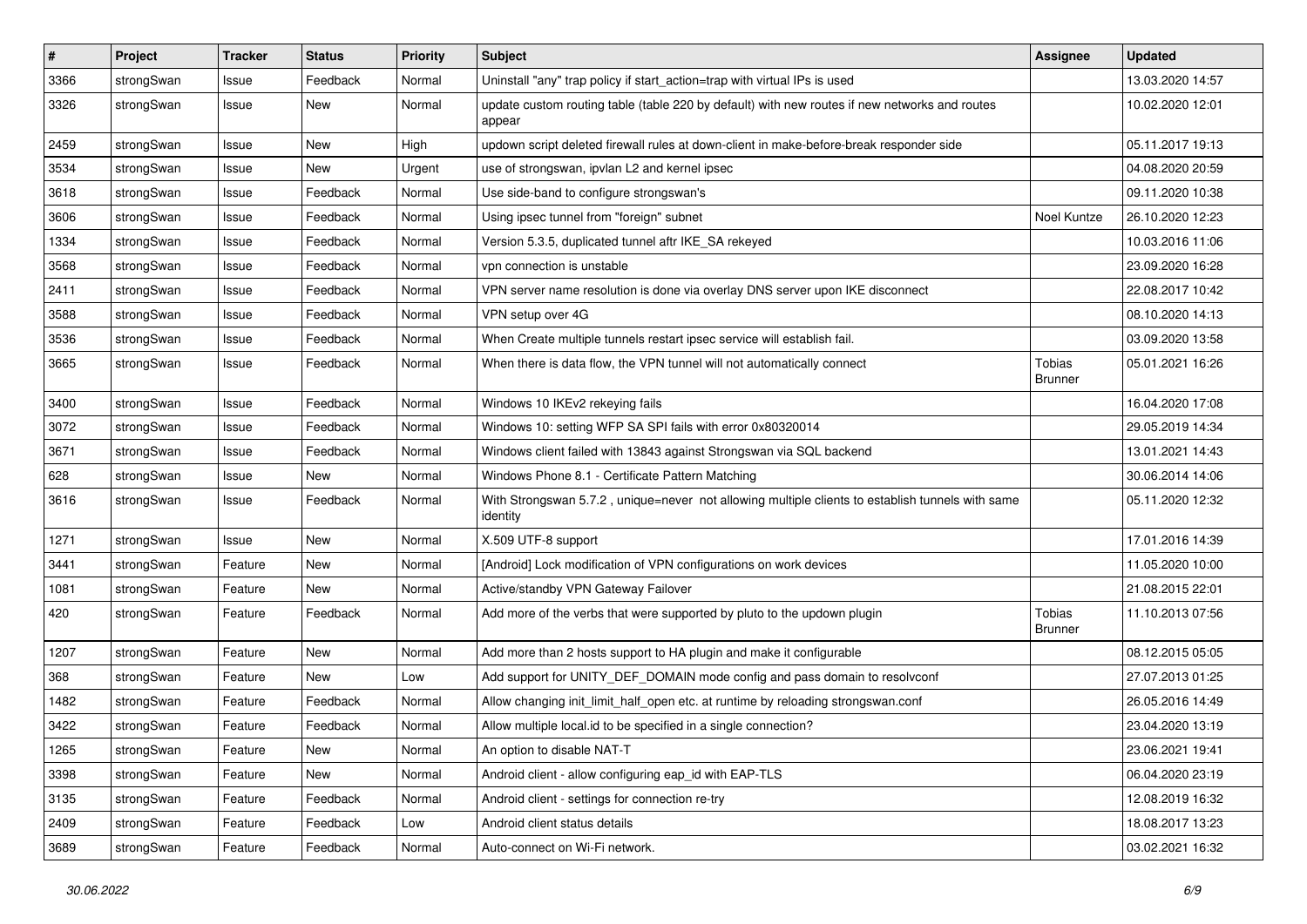| $\sharp$ | Project    | <b>Tracker</b> | <b>Status</b> | <b>Priority</b> | <b>Subject</b>                                                                                                          | <b>Assignee</b>          | <b>Updated</b>   |
|----------|------------|----------------|---------------|-----------------|-------------------------------------------------------------------------------------------------------------------------|--------------------------|------------------|
| 927      | strongSwan | Feature        | New           | Normal          | Charon: Implement route events and add an consumer in updown plugin                                                     |                          | 11.04.2015 12:02 |
| 643      | strongSwan | Feature        | New           | Normal          | CNG/Bcrypt native Windows crypto plugin                                                                                 |                          | 10.07.2014 15:12 |
| 243      | strongSwan | Feature        | Feedback      | Normal          | Configure routing table in peer                                                                                         | Tobias<br><b>Brunner</b> | 23.05.2013 20:03 |
| 1057     | strongSwan | Feature        | New           | Normal          | conn switching based on eap identity                                                                                    |                          | 24.03.2020 10:14 |
| 746      | strongSwan | Feature        | New           | Normal          | Different radius server(s) for accounting                                                                               |                          | 22.10.2014 12:23 |
| 2729     | strongSwan | Feature        | Feedback      | Normal          | Does Swanctl provide the same option as Ipsec with the rightID using a %?                                               |                          | 20.09.2018 17:37 |
| 3244     | strongSwan | Feature        | New           | Low             | eap-peap on android                                                                                                     |                          | 04.11.2019 10:17 |
| 3104     | strongSwan | Feature        | Feedback      | Normal          | EAP-RADIUS: binding address feature for routers with multiple interfaces connected to LAN.                              |                          | 17.06.2021 02:26 |
| 2392     | strongSwan | Feature        | Feedback      | Low             | enable eap-ttls in Android client                                                                                       | Tobias<br><b>Brunner</b> | 04.07.2018 19:48 |
| 1506     | strongSwan | Feature        | Feedback      | Normal          | Enhance DoS protection to deny users that failed Authentication                                                         |                          | 17.06.2016 14:31 |
| 1559     | strongSwan | Feature        | Feedback      | Normal          | Expose received XAUTH/EAP username/password prompts via VICI, send secrets via VICI on<br>prompt                        |                          | 09.05.2017 16:28 |
| 1008     | strongSwan | Feature        | Feedback      | Normal          | FARP for IPv6                                                                                                           |                          | 14.12.2015 20:59 |
| 312      | strongSwan | Feature        | New           | Normal          | Feature Request: Option to limit or disable sending of ADDITIONAL * ADDRESS list for MOBIKE<br>Responder                |                          | 13.03.2013 19:19 |
| 2814     | strongSwan | Feature        | Feedback      | Normal          | Force Keepalive Packets if There is no NAT                                                                              |                          | 29.10.2018 15:47 |
| 1082     | strongSwan | Feature        | Feedback      | Normal          | Framed-Route to set leftsubnet                                                                                          |                          | 07.10.2016 10:02 |
| 1251     | strongSwan | Feature        | New           | Normal          | FreeBSD HA                                                                                                              |                          | 11.01.2016 22:01 |
| 1079     | strongSwan | Feature        | Feedback      | Normal          | Future Plans for firwall configuration equivalent under FreeBSD                                                         |                          | 21.08.2015 15:58 |
| 2972     | strongSwan | Feature        | Feedback      | Normal          | how to add X509v3 Key Usage: Key Encipherment                                                                           |                          | 13.03.2019 13:59 |
| 2823     | strongSwan | Feature        | Feedback      | Low             | Implementing VPN peer failover                                                                                          |                          | 16.11.2018 10:25 |
| 2361     | strongSwan | Feature        | New           | Normal          | Import .sswan files from NetworkManager                                                                                 |                          | 12.06.2017 15:25 |
| 2185     | strongSwan | Feature        | Feedback      | Normal          | INTERNAL_IP4_SUBNET Attribute Support in Android Client                                                                 |                          | 10.12.2016 01:14 |
| 3075     | strongSwan | Feature        | New           | Normal          | <b>IPsec Labelling</b>                                                                                                  |                          | 29.05.2019 17:09 |
| 87       | strongSwan | Feature        | New           | Normal          | <b>IPsec Multicast Support</b>                                                                                          |                          | 19.12.2014 14:20 |
| 3653     | strongSwan | Feature        | Feedback      | Normal          | Is there any possibility to pass any non-standard parameters for tunnels (ike or child sa) for use by<br>custom plugin? |                          | 08.12.2020 11:03 |
| 641      | strongSwan | Feature        | New           | Normal          | kernel-iph virtual IP support and IKE routing lookups ignoring IPsec routes                                             |                          | 10.07.2014 15:11 |
| 2495     | strongSwan | Feature        | Feedback      | Normal          | LibreSSL Plugin                                                                                                         |                          | 13.12.2017 09:29 |
| 766      | strongSwan | Feature        | New           | Normal          | Make retransmit settings tunable by connection                                                                          |                          | 14.11.2014 10:02 |
| 2165     | strongSwan | Feature        | Feedback      | Normal          | missing LIBRESSL_VERSION_NUMBER support                                                                                 |                          | 03.11.2016 09:23 |
| 2707     | strongSwan | Feature        | New           | Normal          | More attributes taken/translated from radius attributes                                                                 |                          | 14.07.2018 15:21 |
| 3456     | strongSwan | Feature        | New           | Low             | move to github/gitlab                                                                                                   |                          | 22.05.2020 12:27 |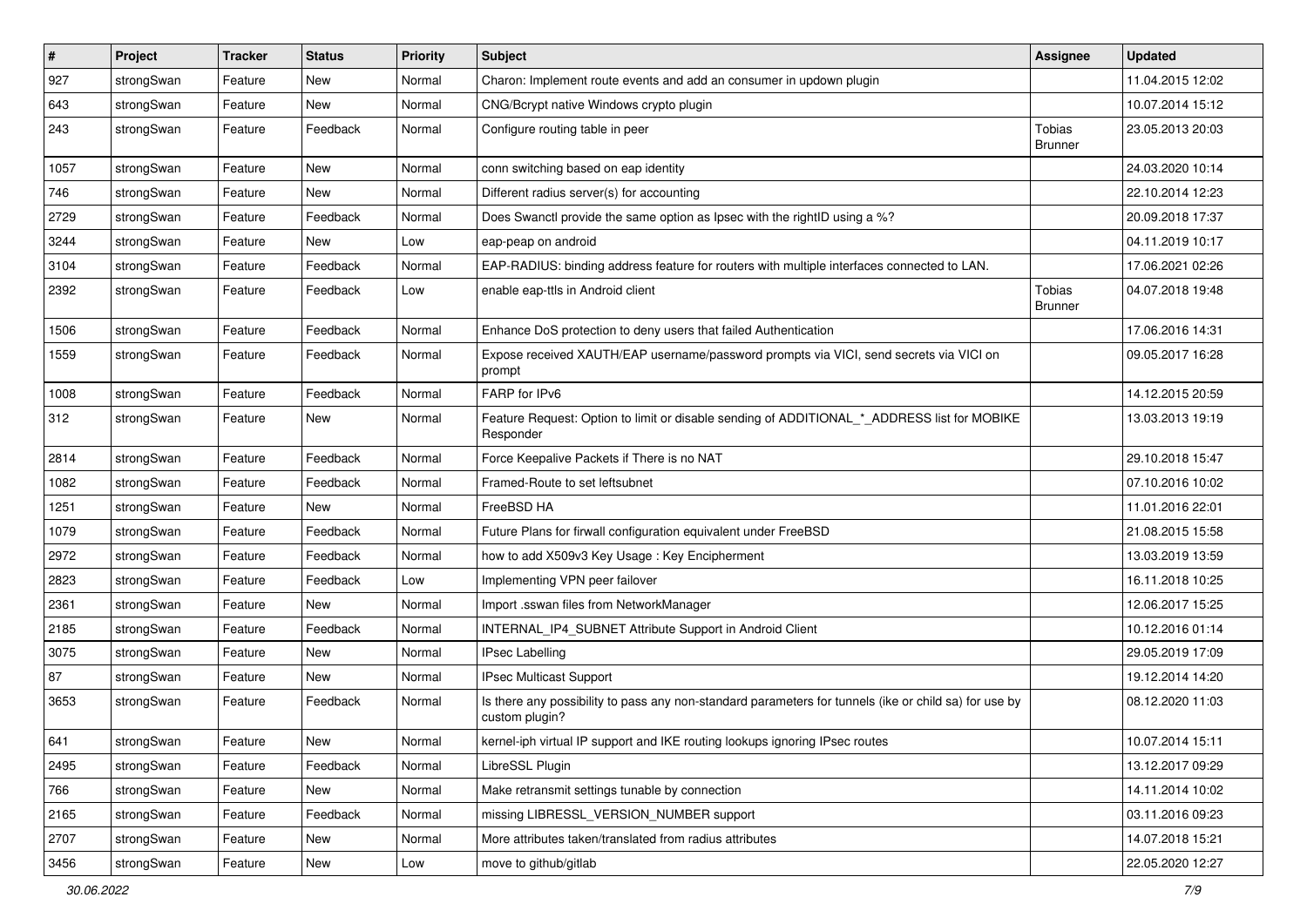| $\vert$ # | Project    | <b>Tracker</b> | <b>Status</b> | <b>Priority</b> | <b>Subject</b>                                                                        | <b>Assignee</b>          | <b>Updated</b>   |
|-----------|------------|----------------|---------------|-----------------|---------------------------------------------------------------------------------------|--------------------------|------------------|
| 3276      | strongSwan | Feature        | Feedback      | Low             | N1_MODE_CAPABILITY                                                                    |                          | 21.11.2019 16:49 |
| 644       | strongSwan | Feature        | New           | Normal          | Non-monolithic Windows build                                                          |                          | 10.07.2014 15:12 |
| 38        | strongSwan | Feature        | New           | Low             | OCSP in IKE payload, RFC4806                                                          |                          | 19.12.2014 14:20 |
| 930       | strongSwan | Feature        | New           | Normal          | Option to have non-sequential v6 roadwarrior addresses                                |                          | 12.01.2016 16:36 |
| 2307      | strongSwan | Feature        | Feedback      | Normal          | Permit installation of trap policy for CHILD_SA configurations with unset local_addrs |                          | 26.04.2017 15:04 |
| 104       | strongSwan | Feature        | Feedback      | Normal          | Postgresql Db Support                                                                 |                          | 04.09.2019 10:05 |
| 309       | strongSwan | Feature        | Feedback      | Normal          | Problem with Network Aliases for charon.interfaces_ignore and charon.interfaces_use   | Tobias<br><b>Brunner</b> | 21.03.2013 19:32 |
| 640       | strongSwan | Feature        | New           | Normal          | Provide an init_once() abstraction layer                                              |                          | 10.07.2014 15:10 |
| 2202      | strongSwan | Feature        | Feedback      | Normal          | Radius NAS IP to be specified                                                         |                          | 18.01.2017 17:58 |
| 960       | strongSwan | Feature        | Feedback      | Normal          | Raise ALERT_PROPOSAL_MISMATCH_IKE in IKE V1                                           | Martin Willi             | 30.08.2017 09:05 |
| 1000      | strongSwan | Feature        | Feedback      | Normal          | Raise ALERT_TS_MISMATCH in IKE V1                                                     |                          | 09.09.2015 12:47 |
| 129       | strongSwan | Feature        | Assigned      | Normal          | Relations between ike/child/peer_cfg                                                  | Martin Willi             | 06.02.2012 10:50 |
| 2793      | strongSwan | Feature        | Feedback      | Normal          | Remote identity with certificate                                                      |                          | 15.10.2018 10:20 |
| 2727      | strongSwan | Feature        | <b>New</b>    | Low             | single pair of selectors per CHILD_SA                                                 |                          | 23.08.2018 12:08 |
| 2854      | strongSwan | Feature        | New           | Low             | Srongswan doesn't sending RADIUS Accounting-On/Off on start up / shutdown             |                          | 10.12.2018 10:19 |
| 3162      | strongSwan | Feature        | Feedback      | Normal          | Strongswan Android support for default DNS suffixes (UNITY_DEF_DOMAIN flag)           |                          | 29.08.2019 10:29 |
| 1253      | strongSwan | Feature        | Feedback      | Normal          | Strongswan doesn't support CA bundles                                                 |                          | 19.01.2016 11:23 |
| 215       | strongSwan | Feature        | New           | Normal          | strongswan NetworkManager plugin: make the "normal" ipsec configuration usable        |                          | 12.08.2012 04:47 |
| 162       | strongSwan | Feature        | Feedback      | Normal          | Submit ClusterIP patches mainline                                                     |                          | 14.12.2015 20:43 |
| 3651      | strongSwan | Feature        | New           | Normal          | Support for FC-SP-2                                                                   |                          | 07.01.2021 20:04 |
| 173       | strongSwan | Feature        | Assigned      | Normal          | Support for IP address ranges in traffic selectors                                    | Tobias<br>Brunner        | 14.06.2012 11:31 |
| 268       | strongSwan | Feature        | Feedback      | Normal          | support for ssh keypairs in strongswan network-manager plugin                         | Tobias<br><b>Brunner</b> | 19.02.2014 15:13 |
| 645       | strongSwan | Feature        | New           | Normal          | Support HeapAlloc() and friends in leak-detective                                     |                          | 10.07.2014 15:12 |
| 2095      | strongSwan | Feature        | Feedback      | Normal          | Support liveness check in Strongswan                                                  |                          | 31.05.2017 00:56 |
| 2189      | strongSwan | Feature        | Assigned      | Normal          | Support RFC 8229: TCP Encapsulation of IKE and IPsec Packets                          | Tobias<br><b>Brunner</b> | 05.06.2020 19:48 |
| 693       | strongSwan | Feature        | Feedback      | Normal          | Time policy for roadwarrior                                                           | Tobias<br><b>Brunner</b> | 02.09.2014 11:06 |
| 406       | strongSwan | Feature        | Feedback      | Low             | TNC: Speeding up the Attestation process                                              | Andreas<br>Steffen       | 10.09.2013 14:00 |
| 2668      | strongSwan | Feature        | Feedback      | Normal          | UE shall include the DEVICE_IDENTITY Notify payload                                   |                          | 22.05.2018 13:48 |
| 3457      | strongSwan | Feature        | New           | Low             | user-friendly pkcs11 certificate selection                                            |                          | 22.05.2020 12:52 |